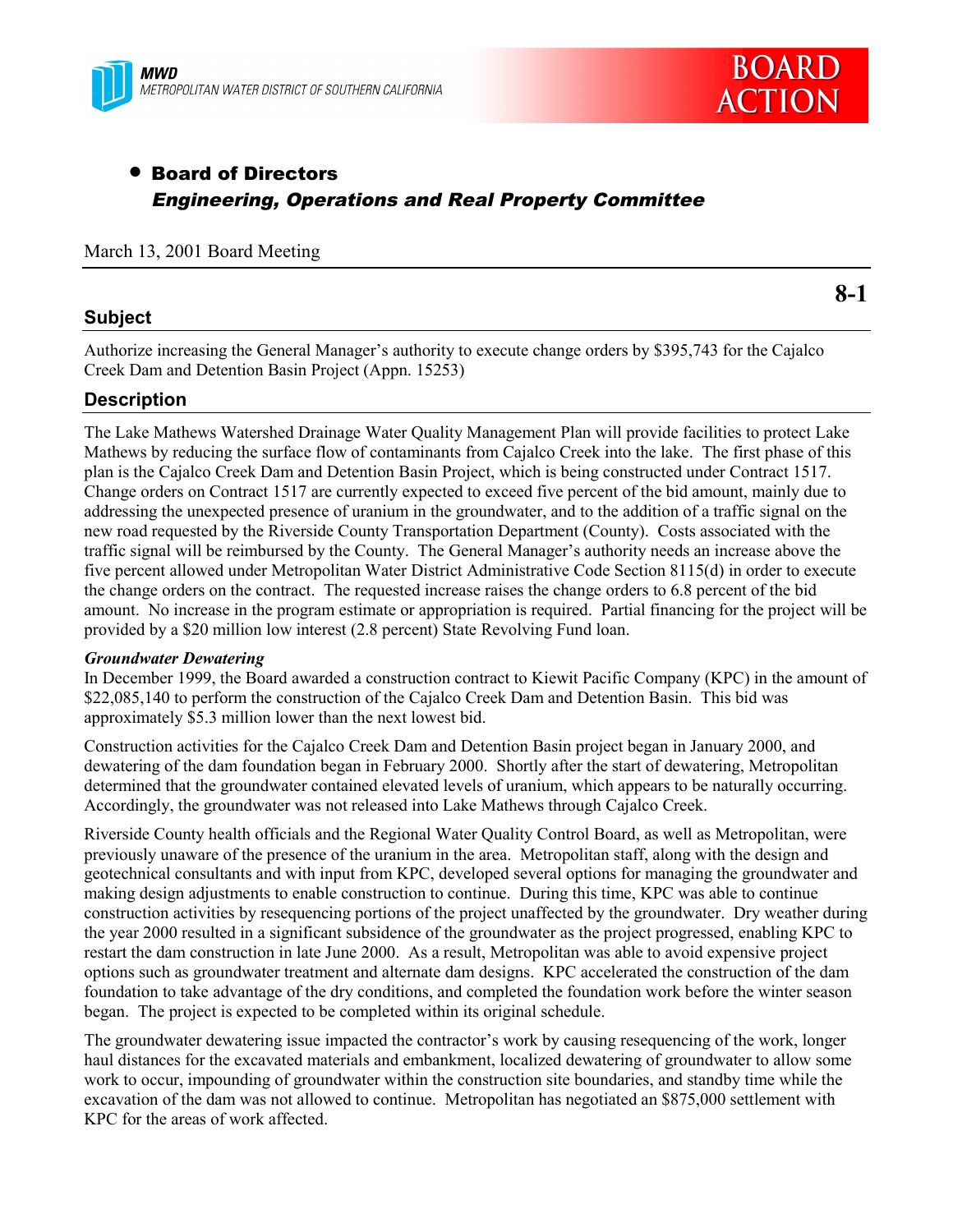## *Traffic Signal*

During the design phase of the project, Metropolitan and the County executed Agreement No. 16504 for the County to perform review of the Cajalco Road relocation design. Following the award of the construction contract, the County requested that Metropolitan add the installation of a new traffic signal to the project scope. In September 2000, the Board authorized an amendment to Agreement No. 16504 to provide inspection and survey services by the County during construction. The amendment included a provision that Metropolitan would direct KPC to furnish and install a traffic signal. The County would reimburse Metropolitan for the cost of the traffic signal (\$180,000) as a credit against the inspection fees. The value of the credit has been withheld from the inspection fees that normally would be advanced to the County.

Due to the impact of the groundwater (\$875,000), the added cost of the traffic signal (\$180,000), and other miscellaneous changes identified to date (\$248,000), the cost of change orders on the contract will exceed five percent of the contract value by \$198,743. In order to settle the impacts associated with the changes to date and to provide an allowance (approximately \$200,000) for possible future changes, it is recommended that the Board authorize increasing the General Manager's authority to execute change orders on Contract 1517. The increase requested is \$395,743 for a total change order limit of \$1.5 million, representing 6.8 percent of the contract value (\$22,085,140). The appropriation contains sufficient funds to cover the increases in the construction contract. No increase in the program estimate or appropriation is required.

The Environmental Impact Report (EIR) for the Drainage Water Quality Management Plan was prepared by the County of Riverside acting as Lead Agency pursuant to the California Environmental Quality Act (CEQA) and was certified by the Riverside County Board of Supervisors on December 21, 1992. In January 1993, Metropolitan, as a Responsible Agency for the purpose of approving the Plan under CEQA, considered the environmental impacts as shown in the EIR prior to approving the Plan. Metropolitan prepared an Addendum to the EIR in September 1998, as required by CEQA to address minor project design changes. No further CEQA documentation is required for the Board to act on the options.

(See **Attachment 1** for the site map.)

## **Policy**

Metropolitan Water District Administrative Code Section 8115(d) – Change Orders

## **Board Options/Fiscal Impacts**

## **Option #1**

Authorize an increase in the General Manager's authority to execute change orders on contract 1517 by \$395,743 (from \$1,104,257 to \$1.5 million).

**Fiscal Impact:** Up to a maximum of \$395,743, depending on the amount of future changes, of budgeted Capital Investment Plan (CIP) funds under existing Appropriation 15253; while \$198,743 for change orders has been identified to date.

## **Option #2**

Authorize an increase in the General Manager's authority to execute change orders on contract 1517 by \$198,743 (from \$1,104,257 to \$1.303 million). In this event, the General Manager would need to seek further Board approval for any additional changes through completion of the construction project. **Fiscal Impact:** \$198,743 expenditure of budgeted CIP funds under existing Appropriation 15253, plus possible costs associated with delays, and administration costs associated with seeking further Board authorization, if additional changes are necessary.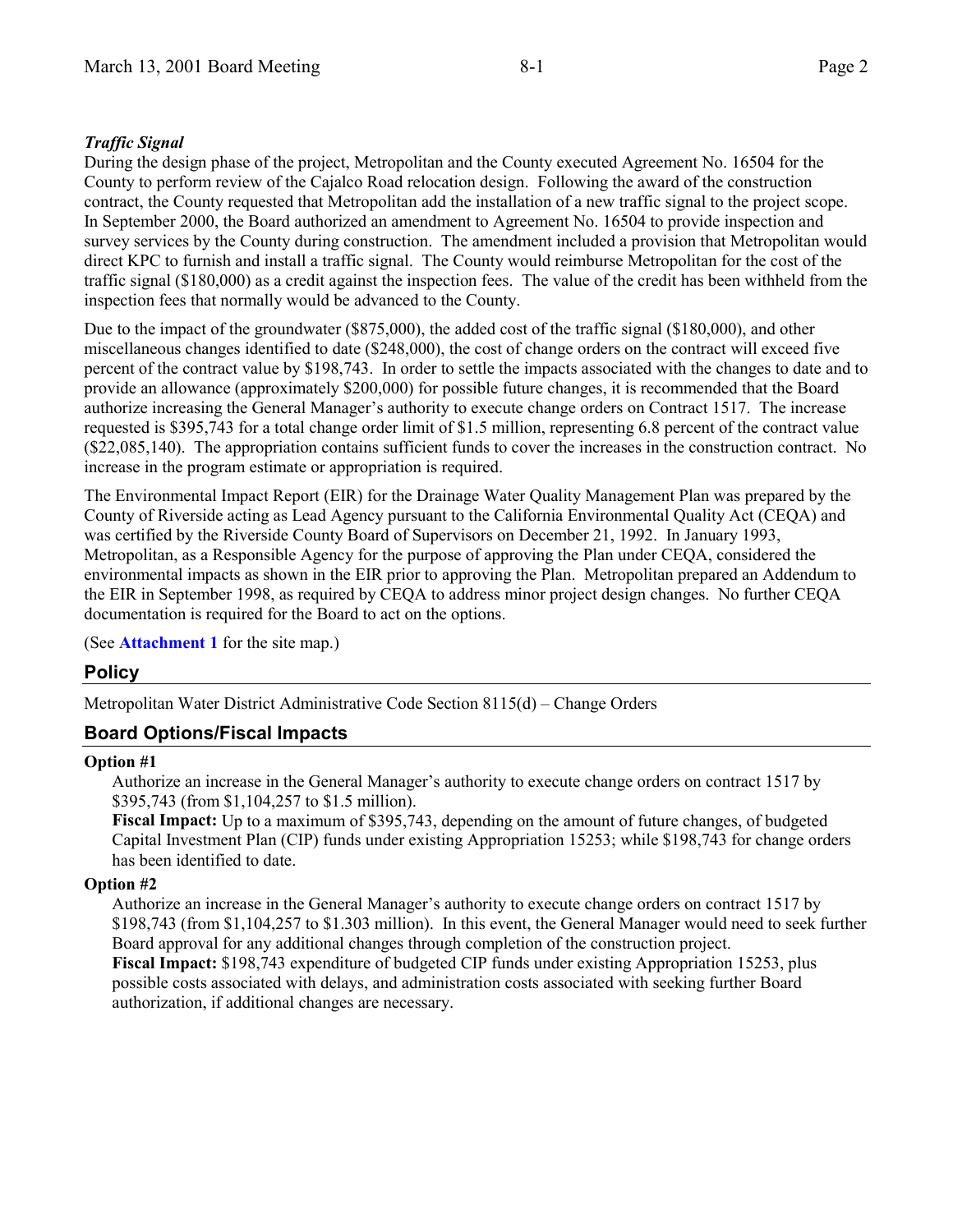# **Staff Recommendation**

Option #1

h. Wolfe 2/28/2001 *Roy L. Wolfe Date*

*Manager, Corporate Resources*

معه *<u>K</u> <i>Gugled* K  $\leftarrow$  General Manager

2/28/2001<br>Date

**Attachment 1 – Site Map**

BLA #734